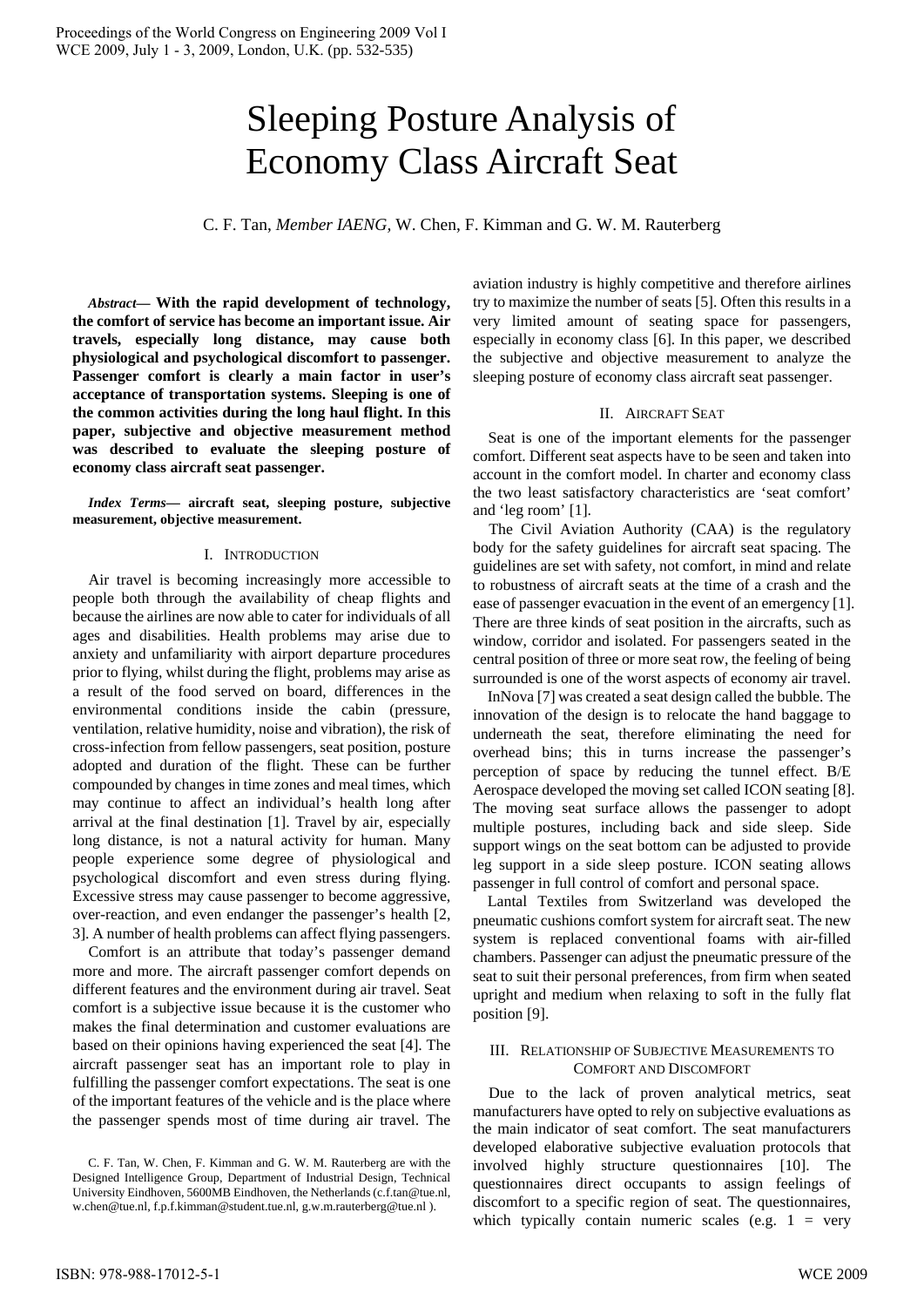Proceedings of the World Congress on Engineering 2009 Vol I WCE 2009, July 1 - 3, 2009, London, U.K. (pp. 532-535)

uncomfortable to  $10 = \text{very comfortable}$ , produce subjective ratings that are translated into performance requirements/specifications [11]. A properly designed questionnaire is paramount because it affords researchers an instrument from which to establish theories [12].

## IV. RELATIONSHIP OF OBJECTIVE MEASUREMENTS TO COMFORT AND DISCOMFORT

Comfort measurement of seat is difficult because of such factors as user subjectivity, occupant anthropometry, seat geometry, and amount of time spent sitting [13]. A great deal of research has been performed in recent years to find objective measures for predicting seat comfort perception. Some of the proposed objective measures include vibration, interface pressure, posture and muscle activity. These objective measures are correlated with subjective data to determine the relative effects of each measure related to comfort [14].

The seat industry strongly encourages research in the field of objective comfort assessment, especially dedicated to the seat and the related postures [15, 16]. The posture is one of the important issues to be considered in the seat design process [17] regarding not only the car and the user [18, 19] but also the experimental conditions. The instruments that used in the posture measurement are camera, optoelectronic system (ELITE), driving posture monitoring system, digital signal processing, ultrasonic device (Zebris), 3D motion analysis (Vicon), and motion measurement system (Qualisys).

### V. SLEEPING POSTURE ANALYSIS

Two analyses were conducted to study the sleeping posture during long haul travel.

## *A. Observation on Sleeping Posture*

The main purpose of the observation is to find out the sleeping posture and sleeping behavior of passenger during long distance travel. The observation is conducted in a long haul flight from Amsterdam, the Netherlands to Kuala Lumpur, Malaysia. The duration of the trip was 12 hours.

The researcher documented the activity of the passengers in his visual range. There were 15 subjects, 8 female and 7 male selected in the observation. . The age of subjects was between 19 to 62 years old. The average age was 28 years old.

 Based on the observation results, 7 different sleeping positions identified. Observation in a long haul flight established a ground protocol on sleeping behavior of economy class passenger in a sitting position.

The protocol of sitting position while sleeping is based on four general sitting positions and one open sitting position. The sitting position while sleeping protocol as follows (Fig. 1):

- 1. Neutral position
- 2. Slid down on seat in neutral position
	- With pillow
	- Without pillow
- 3. Head in tilted position (left and right)
	- With pillow (between shoulder and head)
		- Without pillow
	- Supported with hand (between shoulder and head)
- 4. Torso sitting position
	- With pillow (head in diagonal with backrest)
	- Without pillow (head in diagonal with backrest)
	- Head resting on head rest (head perpendicular with backrest)



Fig. 1. The sitting position while sleeping protocol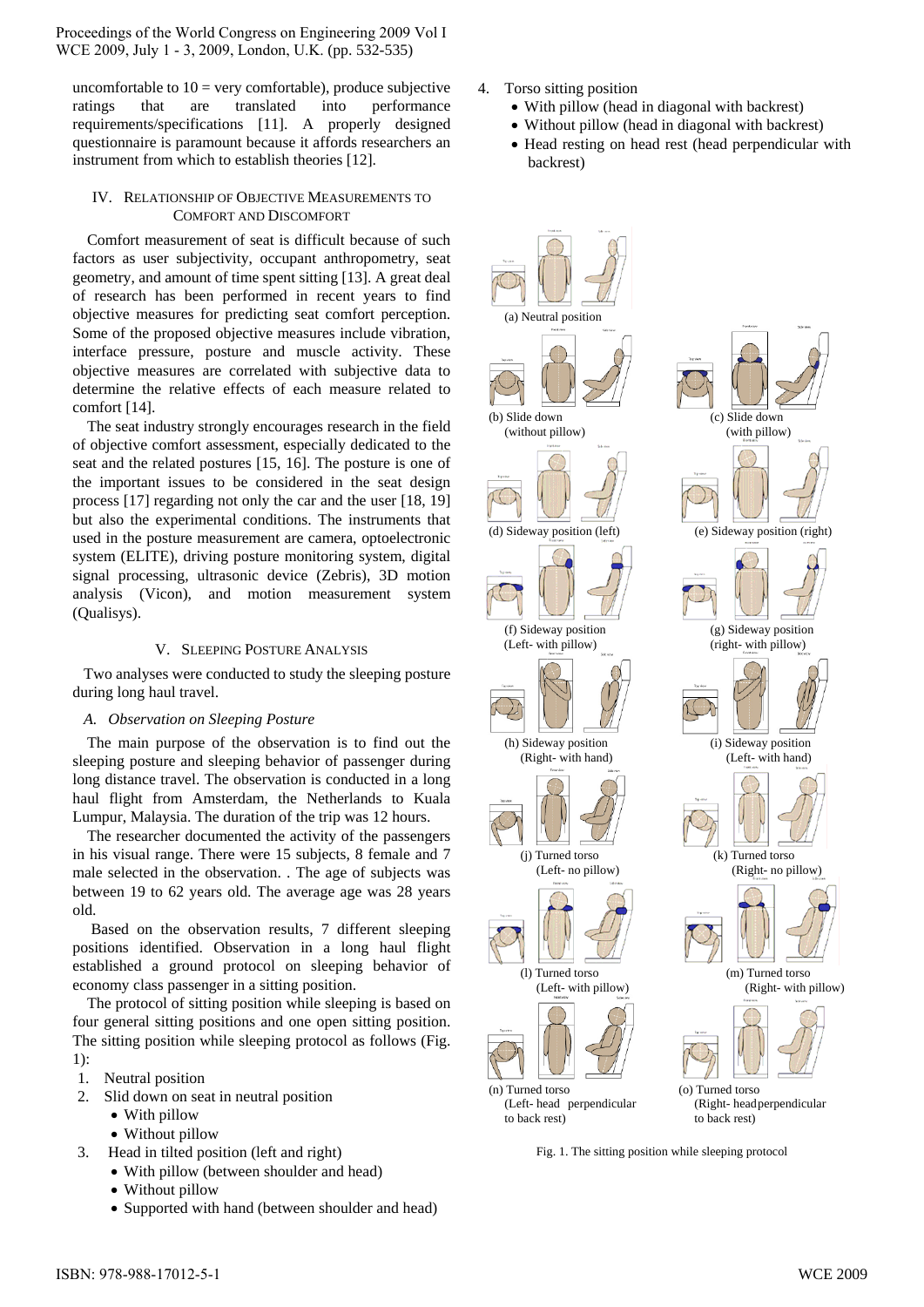Proceedings of the World Congress on Engineering 2009 Vol I WCE 2009, July 1 - 3, 2009, London, U.K. (pp. 532-535)

## *B. Objective Measurement on Sitting Posture While Sleeping*

The purpose of the objective measurement is to measure and validate the sitting position while sleeping protocol that based on observation method. The objective measurement was conducted in an innovative aircraft cabin simulator (Fig. 2).



Fig. 2. Aircraft cabin simulator

The experiment was conducted for each individual separately. Before the experiment, the participant was briefed with the experiment procedure and regulation. The participant was sat in the prepared seat, interpreted the 10 sitting positions from the protocol for 30 seconds. The measurement was started when the participant confirmed in the correct sitting position. Each position was measured with Max and microcontroller. Force sensitive resistor (FSR) was used for the posture measurement. Fig. 3 shows the preparation of the sensors on seat head rest area.





Fig. 4. Position 1, neutral sitting position (a) a participant in position 1 (b) sensor output



Fig. 3. FSR sensors on head rest area

Twelve participants, 4 female and 8 male, participated in the experiment. The age range of participant was between 22 to 25 years old, with an average of 24 years old. Their average height is 1.82 m.

From the experiment, the sensor outputs corresponded with the sitting posture protocol (Fig. 4 and Fig. 5).



Jake

(a) sensor output (b) a participant in position P4B